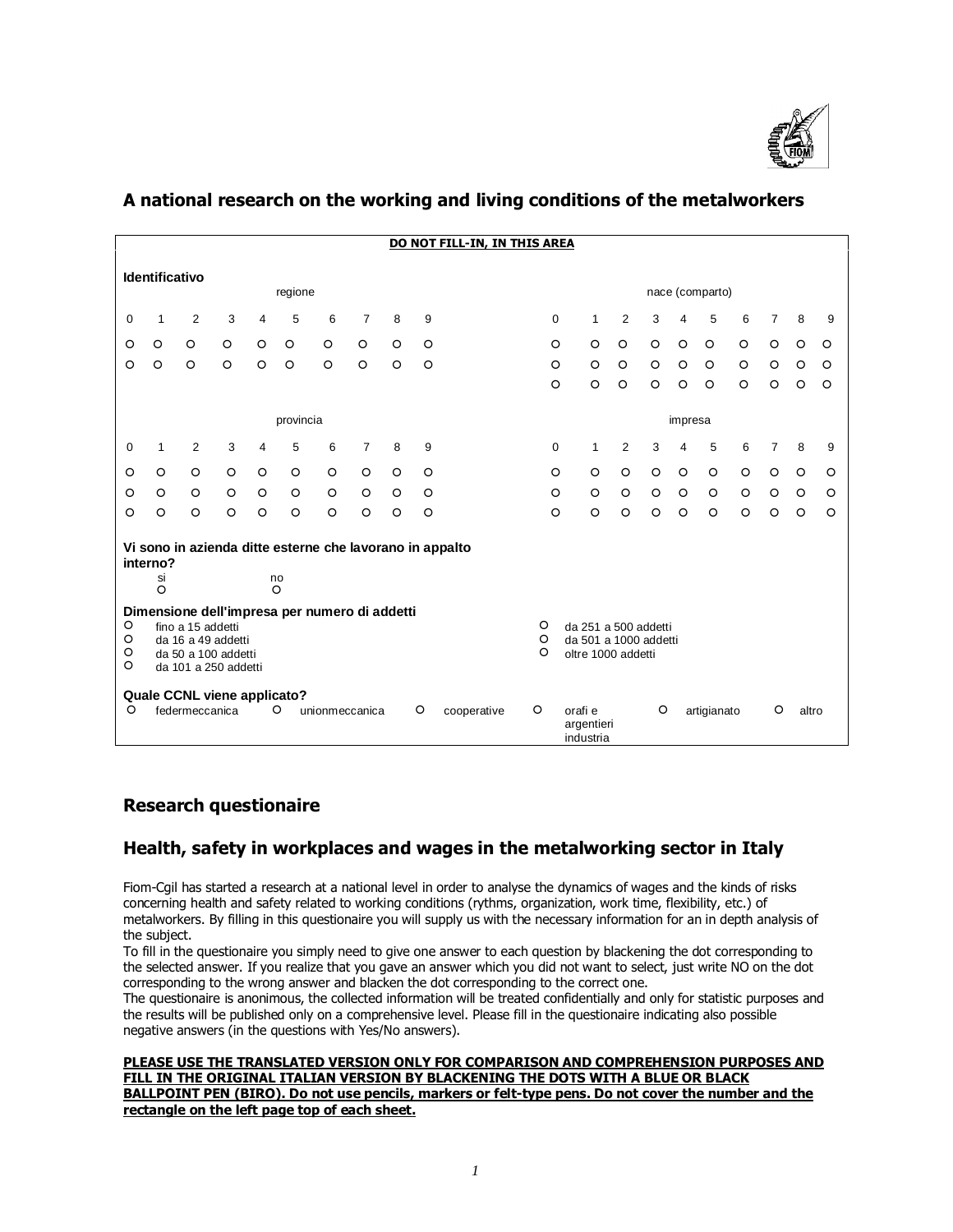# **I. SECTION A – GENERAL QUESTIONS**

| 1.  | <b>Department</b><br>$\bigcirc$ production/operations<br>$\circ$ administrative<br>$\circ$ logistics/transport<br>$\circ$ other<br>$\circ$ services                                                                                                                                          |
|-----|----------------------------------------------------------------------------------------------------------------------------------------------------------------------------------------------------------------------------------------------------------------------------------------------|
| 2.  | Do you work in this site as an employee of a contractor company (azienda di appalto)?<br>$\circ$ yes<br>$\circ$ no                                                                                                                                                                           |
| 3.  | Which is the main task you perform in your job?<br>$\bigcirc$ Blue-collar worker<br>$\circ$ clerk<br>$\circ$ technician<br>$\circ$ coordinator and/or foreman<br>$O$ manager                                                                                                                 |
| 4.  | To which category do you belong?                                                                                                                                                                                                                                                             |
|     | $O_1$ <sup>th</sup> level<br>$\bigcirc$ 5 <sup>th</sup> level S<br>$O 2th$ level<br>$\bigcirc$ 6 <sup>th</sup> level<br>$\bigcirc$ 7 <sup>th</sup> level<br>$O 3th$ level<br>$O$ 4 <sup>th</sup> level<br>$O 8th$ level<br>$O 5th$ level<br>$O 9th$ level                                    |
| 5.  | <b>Nationality</b><br>$\circ$ Italian<br>$\circ$ African<br>O European Union<br>$\circ$ Latin American<br>$\circ$ European not part of the EU<br>$\circ$ Other<br>$\bigcirc$ Asian                                                                                                           |
| 6.  | If you are Italian, did you move from south to north within the last five years to find a<br>job?<br>$\circ$ Yes<br>$\bigcirc$ No                                                                                                                                                            |
| 7.  | If you are not Italian, since how many years do you work in Italy? (if you are Italian do<br>not answer this question)<br>$\circ$ less than 5 years<br>$O$ 5 to 10 years<br>$\bigcirc$ 11 to 16 years<br>$\circ$ more than 16 years                                                          |
| 8.  | Which was your job in your country of origin? (if you are Italian do not answer this<br>question)<br>$O$ agricultural<br>$\circ$ industrial<br>$\circ$ handicraft<br>$\circ$ commerce<br>$\circ$ professional                                                                                |
| 9.  | Where did you study? (if you are Italian do not answer this question)                                                                                                                                                                                                                        |
|     | $\circ$ in Italy<br>$\circ$ in my country of origin<br>$\circ$ in both                                                                                                                                                                                                                       |
| 10. | <b>Specify your last degree</b>                                                                                                                                                                                                                                                              |
|     | $\bigcirc$ primary school $\bigcirc$ secondary school $\bigcirc$ professional degree $\bigcirc$ school diploma $\bigcirc$ university degree                                                                                                                                                  |
| 11. | Education (started studies without finishing the courses)                                                                                                                                                                                                                                    |
|     | $\circ$ secondary school<br>$\circ$ diploma<br>$\circ$ university degree<br>$\circ$ primary school                                                                                                                                                                                           |
| 12. | Gender<br>$\circ$ man<br>$\circ$ woman                                                                                                                                                                                                                                                       |
| 13. | Age<br>$\bigcirc$ Un to 18 years<br>$O$ 19-25<br>$O$ 26-35<br>$O$ 36-45<br>$O$ 45-55<br>$O$ 56-65                                                                                                                                                                                            |
| 14. | You live with (you may select several answers):<br>$\circ$ spouse/common-law partner<br>$\circ$ other people (friends, compatriots)<br>$\circ$ alone<br>$\bigcirc$ your parents (one or both)<br>$\circ$ children<br>$\circ$ other relatives<br>$\circ$ parents of spouse/common-law partner |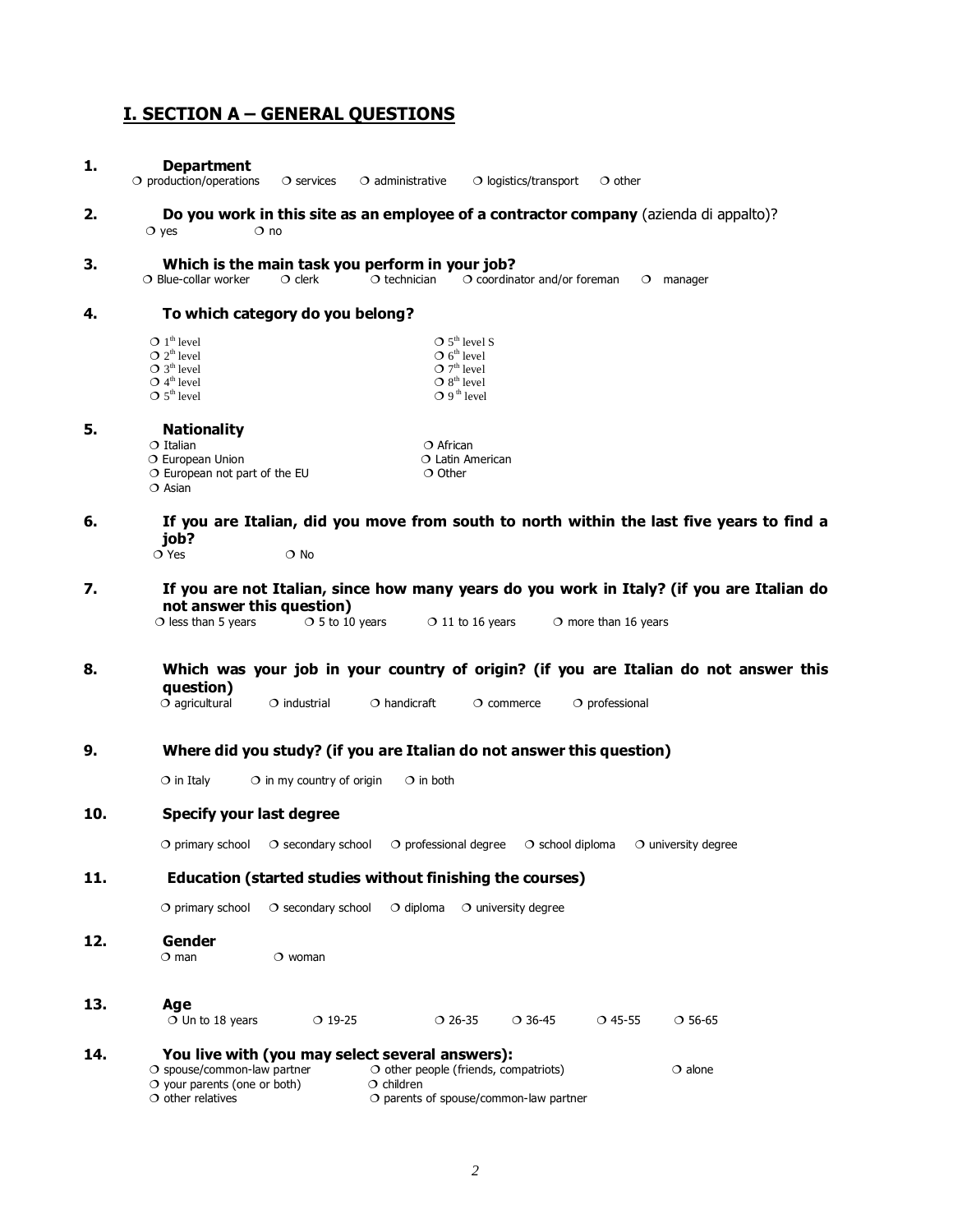| 15. | Comprehensive number of family/comunity members, including yourself                                                                                 |  |  |  |  |  |  |  |  |  |
|-----|-----------------------------------------------------------------------------------------------------------------------------------------------------|--|--|--|--|--|--|--|--|--|
|     | $\bigcirc$ 4<br>$\bigcirc$ 5 $\bigcirc$ more than 5<br>$01 \quad 02 \quad 03$                                                                       |  |  |  |  |  |  |  |  |  |
| 16. | Number of your cohabiting children<br>$\circ$ more than 3<br>$\Omega$ 1<br>$\Omega$<br>$\Omega$ 3<br>$\Omega$ none                                  |  |  |  |  |  |  |  |  |  |
| 17. | Do you have children younger than 6 years?<br>$\circ$ ves<br>$\circ$ no                                                                             |  |  |  |  |  |  |  |  |  |
| 18. | Do people who are not self-sufficient live with you?<br>$\circ$ ves<br>$\circ$ no                                                                   |  |  |  |  |  |  |  |  |  |
| 19. | If not Italian, do your spouse and children live in Italy?<br>$\Omega$ no<br>$\circ$ yes                                                            |  |  |  |  |  |  |  |  |  |
| 20. | In your activity you are exposed to:<br>1. Risks deriving from biological agents, such as possible contact with material infected by germs, contact |  |  |  |  |  |  |  |  |  |
|     | 2. Risks deriving from toxic substances (e.g. varnishes, resins, chlorinated detergents, dyeing agents), etc.<br>$\circ$ no                         |  |  |  |  |  |  |  |  |  |
|     | 3. Risks deriving from substances or fibres (e.g. asbestos, hydrocarbons, etc.) O yes<br>$\Omega$ no                                                |  |  |  |  |  |  |  |  |  |
|     | 4. Risks deriving from physical agents (e.g. ionizing radiations, non-ionizing radiations, electromagnetic                                          |  |  |  |  |  |  |  |  |  |

# **21. Since when do you perform this job?**<br>O less than 1 year 0 1 to 2 years 0 2 to 5 years

 $\overline{O}$  less than 1 year  $\overline{O}$  1 to 2 years  $\overline{O}$  2 to 5 years  $\overline{O}$  6 to 10 years  $\overline{O}$  over 10 years

- **22. Since when do you work in this company?**  $\bigcirc$  less than 2 year  $\bigcirc$  2 to 6 years  $\bigcirc$  over 6 years
- **23. Did you always work in the metalworking sector?**  $Q$  yes  $Q$  no

### **24. Which kind of contract regulates your job and your work performance?**

| Open-ended | Time contract | Temporary contract In-service |                   | Partner of a labor | Project contract/                  | Apprenticeship  | Other |
|------------|---------------|-------------------------------|-------------------|--------------------|------------------------------------|-----------------|-------|
| contrat    |               | (interinale)                  | training contract | cooperative        | Temporary collaboration contract   | (apprendistato) |       |
|            |               |                               | (inserimento)     |                    | (contratto a progetto/partita IVA) |                 |       |

# **25. If you have a time contract, which is the related duration?**

| $\circ$ over 24 months<br>$\bigcirc$ 7 to 12 months<br>$\circ$ 3 to 6 months<br>$\circ$ 13 to 24 months<br>$\circ$ less than 3 months |  |
|---------------------------------------------------------------------------------------------------------------------------------------|--|
|---------------------------------------------------------------------------------------------------------------------------------------|--|

#### **26. How many time contracts did you have in the same company?**

 $\overline{O}$  this is the first  $\overline{O}$  already one  $\overline{O}$  already three  $\overline{O}$  already more than four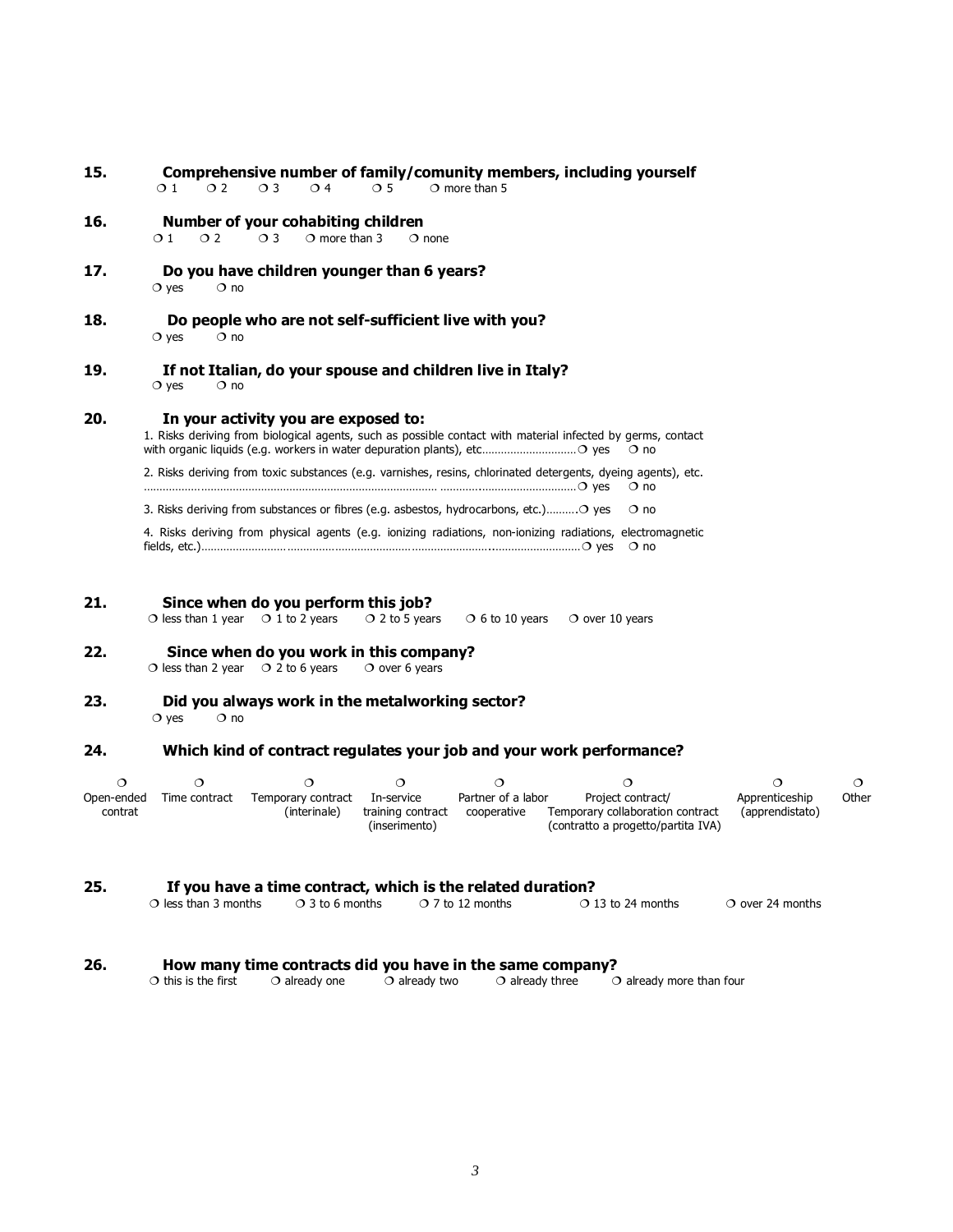### **II. SECTION B – PERSONAL AND FAMILY INCOME**

**27. Do you perceive a 14th monthly wage?**

 $Q$  yes  $Q$  no

# **28. Monthly net-income perceived performing the usual work time in this company (euro) Up to** the contract of the contract of the contract of the contract of the contract of the contract of the contract of the contract of the contract of the contract of the contract of the contract of the contract of the co 450 451/600 601/750 751/900 901/1000 1001/1100 1101/1200 1201/1300 1301/1500 1501/1700 1701/1900 1901/2100 2101/2300 2301/2600 2601/3000 3000 ¶ ¶ ¶ ¶ ¶ ¶ ¶ ¶ ¶ ¶ ¶ ¶ ¶ ¶ ¶ ¶

# **29. Do you perceive the collective performance bonus negotiated inside your company?** (premio di risultato)<br> $\circ$  yes  $\circ$  no

**30. Do you have a second job?**

 $\bigcirc$  yes  $\bigcirc$  no

**31. Usually you work during:**

 $\overline{O}$  the whole year  $\overline{O}$  8 to 12 months  $\overline{O}$  less than 8 months a year

**32. The monthly net-income usually deriving from overtime** (straordinari) **or shifts** (turni) **(holiday, night) corresponds to:**

 $\bigcirc$  up to 100 euro  $\bigcirc$  101 to 300 euro  $\bigcirc$  over 301 euro  $\bigcirc$  none, because I do not work in shifts and do not perform overtime work

**33. Did you have CIG** (Cassa Integrazione Guadagni) **periods during 2006?** $\bigcirc$  yes  $\bigcirc$  no

#### **34. If yes, for how many months?**<br>O up to 3 months 0 3 to 6 months  $\overline{O}$  up to 3 months  $\overline{O}$  3 to 6 months  $\overline{O}$  over 6 months

**35. Do you perceive a non-negotiated bonus in this company?** (premio-bonus non contrattato)  $\bigcirc$  yes  $\bigcirc$  no

#### **36. If yes, a monthly amount corresponding to:**

 $\circ$  up to 100 euro  $\circ$  101 to 300 euro  $\circ$  over 301 euro

| - 37. |           |           |           |           |                     |          |           |           | Monthly net-income of the cohabiting family/comunity (including your income): |           |           |      |
|-------|-----------|-----------|-----------|-----------|---------------------|----------|-----------|-----------|-------------------------------------------------------------------------------|-----------|-----------|------|
| Up to |           |           |           |           |                     |          |           |           |                                                                               |           |           | over |
| 750   | 751/900   | 901/1100  | 1101/1300 | 1301/1500 | 1501/1700 1701/1900 |          | 1901/2100 | 2101/2300 | 2301/2600                                                                     | 2601/3000 | 3000/5000 | 5001 |
|       | $\bigcap$ | $\bigcap$ | $\cap$    | $\bigcap$ | $\cap$              | $\Omega$ | $\Omega$  |           |                                                                               |           |           |      |

**38. The home where you live is:**<br>  $\circ$  owned  $\circ$  rented

 $\circ$  owned

**39. If owned, did you obtain a housing loan** (mutuo)**?**

 $\bigcirc$  yes  $\bigcirc$  no

#### **40. If yes, the loan's cost - if still existing - corresponds to a monthly amount of:**

 $\circ$  up to 300 euro  $\circ$  301 to 600 euro  $\circ$  over 601 euro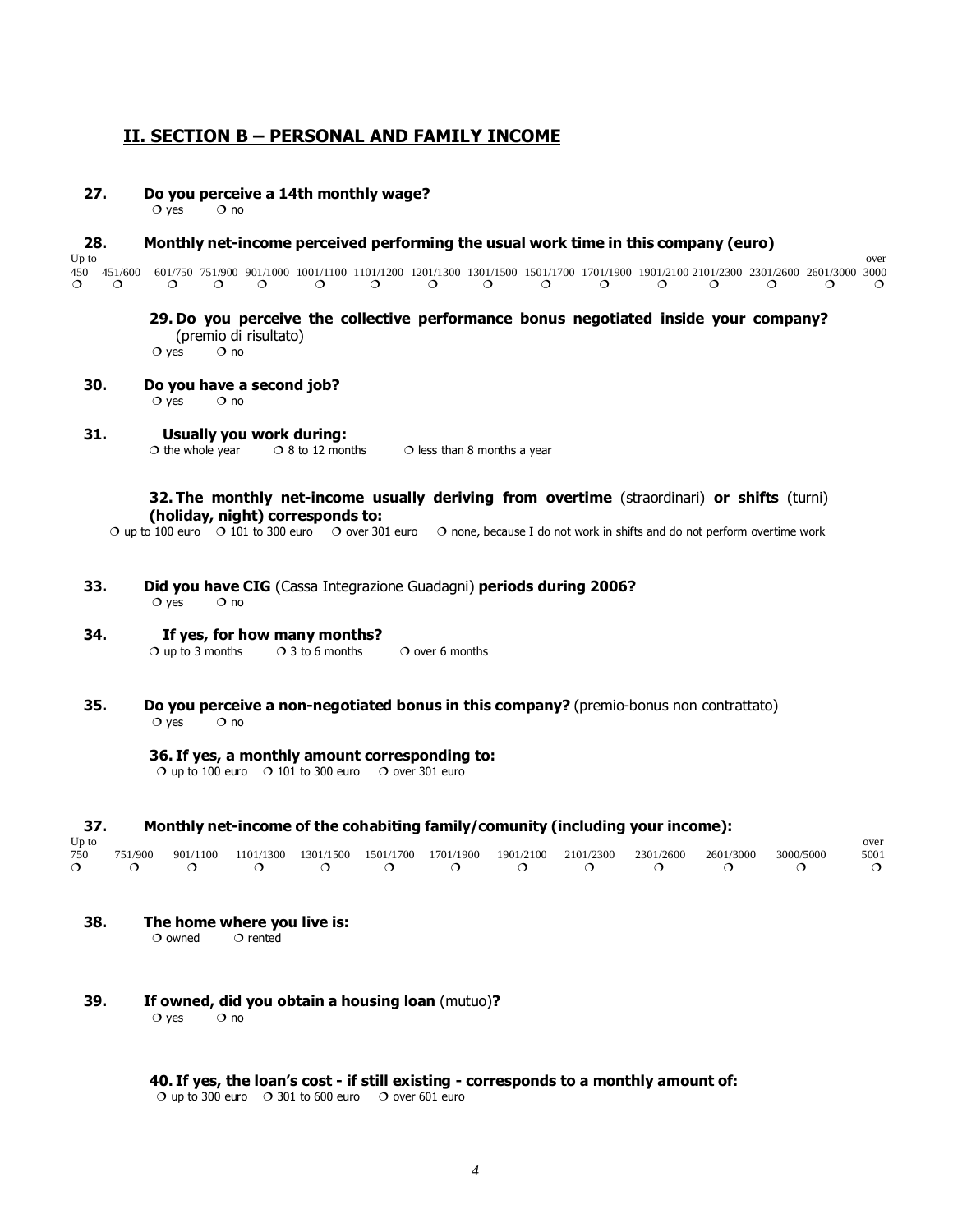#### **41. If the home is rented, its cost is:**

 $\overline{O}$  low (corresponding to 10-20% of the family net-income)

 $\circ$  medium (corresponding to 20-30% of the family net-income)

 $\circ$  high (corresponding to 30-40% of the family net-income)  $\circ$  very high (over 40% of the family net-income)

#### **42. The home corresponds to the following square meters:**

 $\circ$  O up to 45  $\circ$  0 46-65  $\circ$  0 66-79  $\circ$  0 80-95  $\circ$  0 96-110  $\circ$  0 111-120  $\circ$  O over 121

## **43. In addition to income deriving from work or pension, do other incomes contribute substantially to the family income?**

 $Q$  yes  $Q$  no

#### **44. If yes, they derive from (you can choose more than one answer):**

 $\circ$  interests of income deriving from other financial activities

 $\sigma$  rental of rooms inside the family's dwelling

 $\circ$  rental of estates you do not live in

## **III. SECTION C – TRADE UNION AND POLITICS**

**45. Are you a member of one of the three metalworkers trade unions** (sindacati) **Fim, Fiom, Uilm?**

 $Q$  yes  $Q$  no

#### **46. If yes, are you a Fiom member?**

 $\overline{O}$  yes  $\overline{O}$  yes, I'm a shop steward (delegato)  $\overline{O}$  no

**47. Are you a member of one of a trade union other than Fim, Fiom, Uilm?**  $Q$  yes  $Q$  no

## **IV. SECTION D – COMPATIBILITY BETWEEN LIFE AND WORK**

**48. The time that your job allows you to dedicate to family and personal relationships is:** $\bigcirc$  scarce  $\bigcirc$  sufficient  $\bigcirc$  satisfactory

#### **49. The time that your job leaves you for cultural activities is:**

 $\overline{O}$  none  $\overline{O}$  scarce  $\overline{O}$  sufficient  $\overline{O}$  satisfactory

# **50. For non-italian wokers: the time that your job leaves you for classes of italian language/culture is:**

 $\bigcirc$  sufficient  $\bigcirc$  satisfactory

**51. The time that your job allows you for individual and/or organized sporting activities is:**<br>  $\circ$  none  $\circ$  Scarce  $\circ$  S sufficient  $\circ$  satisfactory  $\overline{O}$  none  $\overline{O}$  scarce  $\overline{O}$  sufficient  $\overline{O}$  satisfactory

**52. The time that your job allows you for activities concerning your personal engagement is (you can select only one answer):**

**a. for political activities**<br>  $\circ$  none  $\circ$  o scarce  $\circ$  o sufficient  $\circ$  satisfactory

**b. for religious activities**<br>  $\circ$  none  $\circ$  o scarce  $\circ$  o sufficient  $\circ$  satisfactory

# **c. for voluntary activities**<br>  $\bigcirc$  none  $\bigcirc$  scarce  $\bigcirc$  sufficient

 $\Omega$  satisfactory

# **53. The time that your job allows you for recreational activities is:**<br>  $\circ$  none  $\circ$  Scarce  $\circ$  Sufficient  $\circ$  Satisfactory

 $\circ$  satisfactory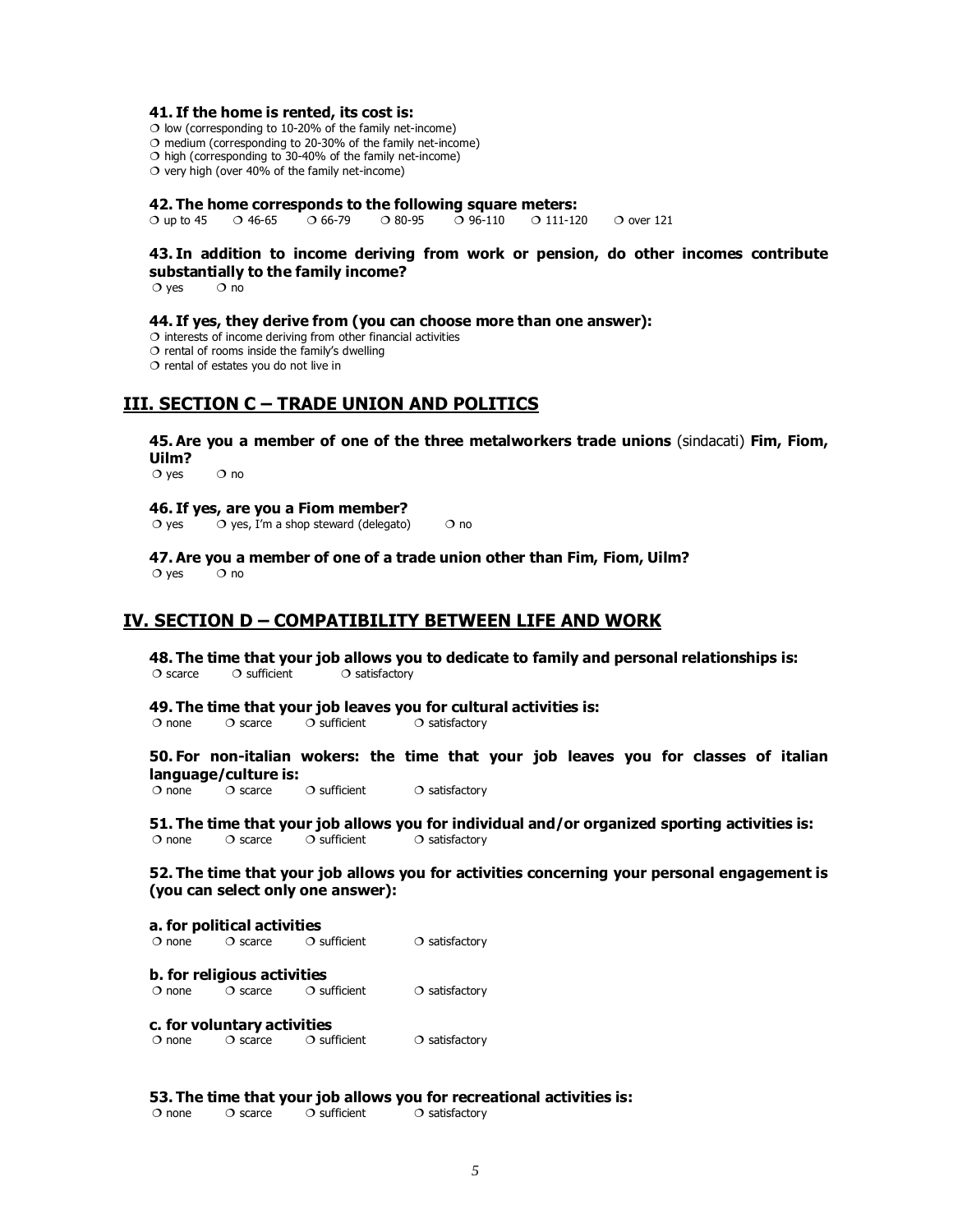**54. The time that your job allows you for holidays is:**<br>  $\circ$  none  $\circ$  Scarce  $\circ$  Sufficient  $\circ$  Satisfactory

 $\bigcirc$  satisfactory

**55. Do your job allow you time for other not yet mentioned activities?**<br>  $\circ$  ves  $\circ$  no  $\circ$  yes

**56. How many hours do you dedicate weekly to housework and care for family members (including non-cohabitants)?**<br>2.0.2. 2.4-6. 2.7-10 2.11-18

 $Q = 0.3$   $Q = 4-6$   $Q = 7-10$   $Q = 11-18$   $Q = 19-25$   $Q = 0$  over 25

#### **57. Your cohabiting family benefits of:**

**a. nursery school** 

 $Q$  yes  $Q$  no

**a1.If yes,**

 $\bigcirc$  public  $\bigcirc$  company owned  $\bigcirc$  private

**b. full-time school** 

 $\bigcirc$  yes  $\bigcirc$  no

 **c. domiciliary assistance for non-self sufficient cohabitants**

 $Q$  yes  $Q$  no

**c1.If yes, supplied by:**

 $\bigcirc$  public facility  $\bigcirc$  voluntary service  $\bigcirc$  private

### **V. SECTION E – WORK TIME**

**58. Is the work time in the company where you work regulated by an agreement with the trade union at company level?** (accordo sindacale aziendale)<br>  $\circ$  yes  $\circ$  0 no

**59. How many hours do you work usually every week in this company? (tick the number which you think is closer to the usual average of working hours)**

 4 8 12 16 20 24 28 32 36 40 44 48 52 56 60 over 60 ¶ ¶ ¶ ¶ ¶ ¶ ¶ ¶ ¶ ¶ ¶ ¶ ¶ ¶ ¶ ¶

**60. How much time do you need to reach your workplace and to return home?**<br>O less than half an hour  $\bigcirc$  half an hour to 1 hour  $\bigcirc$  1 to 2 hours  $\bigcirc$  over 2 hours  $\overline{O}$  half an hour to 1 hour  $\overline{O}$  1 to 2 hours  $\overline{O}$  over 2 hours

**61. How many times do you work at night in one month? (meaning at least 2 work hours effected between 10 p.m. and 5 a.m.)**

|  |  | 0 1 2 3 4 5 6 7 8 9 10 11 12 13 14 15 |  |  | 000 000 000 000 000 00                                                                   |  |  |
|--|--|---------------------------------------|--|--|------------------------------------------------------------------------------------------|--|--|
|  |  |                                       |  |  | 16  17  18  19  20  21  22  23  24  25  26  27  28  29  30  31<br>000 000 000 000 000 00 |  |  |

#### **62. How many times do you work on Sundays in a month?**

| never | once | twice | 3 times | 4 times |
|-------|------|-------|---------|---------|
| ⌒     |      |       |         |         |

#### **63. How many times do you work on Saturdays in a month?**

| never | once | twice | 3 times | 4 times |
|-------|------|-------|---------|---------|
|       |      |       |         |         |

|  | $\circ$ $\circ$ $\circ$ $\circ$ $\circ$ |  |
|--|-----------------------------------------|--|
|  |                                         |  |

#### **64. How many times do your work days last over 10 hours in one month?**

| 1-5 times monthly 6-10 times | 11-15 times | 16-20 times | 21-25 times | 26-31 times |
|------------------------------|-------------|-------------|-------------|-------------|
|                              |             |             |             |             |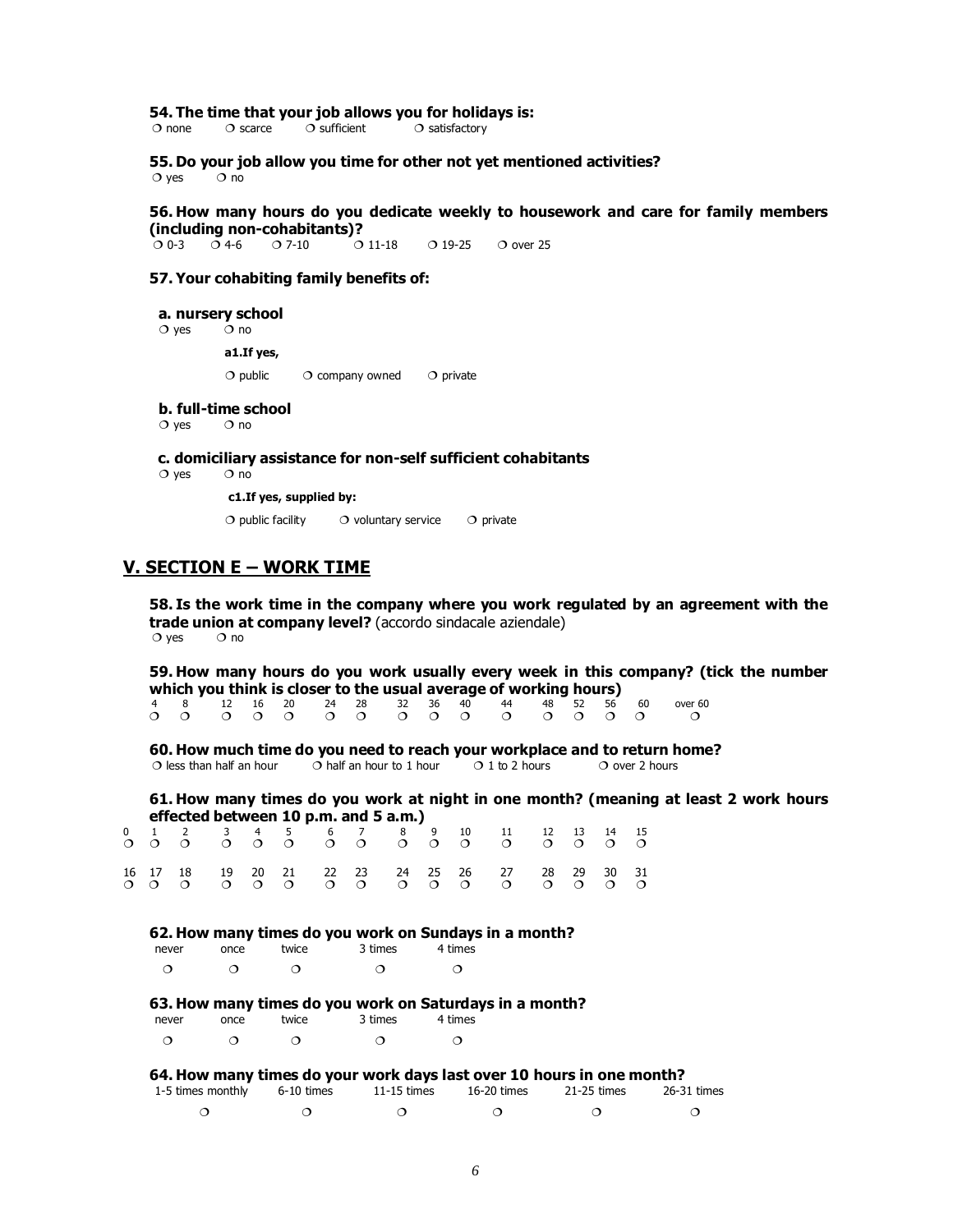# **65. Do you work part-time?**

 $\circ$  yes

# **66. You would like to work ...**<br>  $\circ$  more hours  $\circ$  less hours  $\circ$

 $\circ$  the same amount of hours

#### **67. You work….:**

#### **68. Your work time is…. (tick only one of the 7 possible answers):**

#### **69. How often does your work time change during one month?**

O never  $\overline{O}$  1-2 times  $\overline{O}$  3-5 times  $\overline{O}$  3 times  $\overline{O}$  more than 5 times

# **70. If you have a changing work time, how many days in advance are you informed of the changes?**

 $\overline{O}$  1 day before  $\overline{O}$  2 to 5 days before  $\overline{O}$  more than one week before

#### **71. Are you bound to be available for working purposes** (reperibilità)**?** $\bigcirc$  yes  $\bigcirc$  no

# **72. If you have a changing work time, how many days in advance are you informed of the changes?**

 $\bigcirc$  sometimes  $\bigcirc$  never

#### **73. Is your work time compatible with social, family or other engagements not concerning your job?**

 $\overline{O}$  very well  $\overline{O}$  fairly well  $\overline{O}$  not much  $\overline{O}$  not at all

## **VI. SECTION F – WORK ORGANIZATION**

**74. Is the work organization in the company where you work regulated by an agreement with the trade union at company level?** (accordo sindacale aziendale)  $\circ$  yes  $\circ$  no

# **75. Does your job imply repetitive actions and movements?**

 $\bigcirc$  yes  $\bigcirc$  no

# **76. If you ticked Yes, repetitive actions and movements last ... :**<br>Less than 5 seconds 6 to 30 seconds up to 1 minute 1 to 5 minutes 6 to

up to 1 minute  $1$  to 5 minutes 6 to 10 minutes over 10 minutes

| $\circ$ $\circ$ $\circ$ $\circ$ $\circ$ $\circ$ $\circ$ |  |  |
|---------------------------------------------------------|--|--|
|                                                         |  |  |

#### **77. Your job imposes:**

|                                                          | Always | almost<br>always | about 75%<br>of the time | about 50%<br>of the time | about 25%<br>of the time | almost<br>never | never | i don't know |
|----------------------------------------------------------|--------|------------------|--------------------------|--------------------------|--------------------------|-----------------|-------|--------------|
| a) High work rhythms $\ldots$ $\ldots$ $\ldots$ $\ldots$ |        |                  |                          |                          |                          |                 |       |              |
| b) Very strict and short time limits $\bigcirc$          |        |                  |                          |                          |                          |                 |       |              |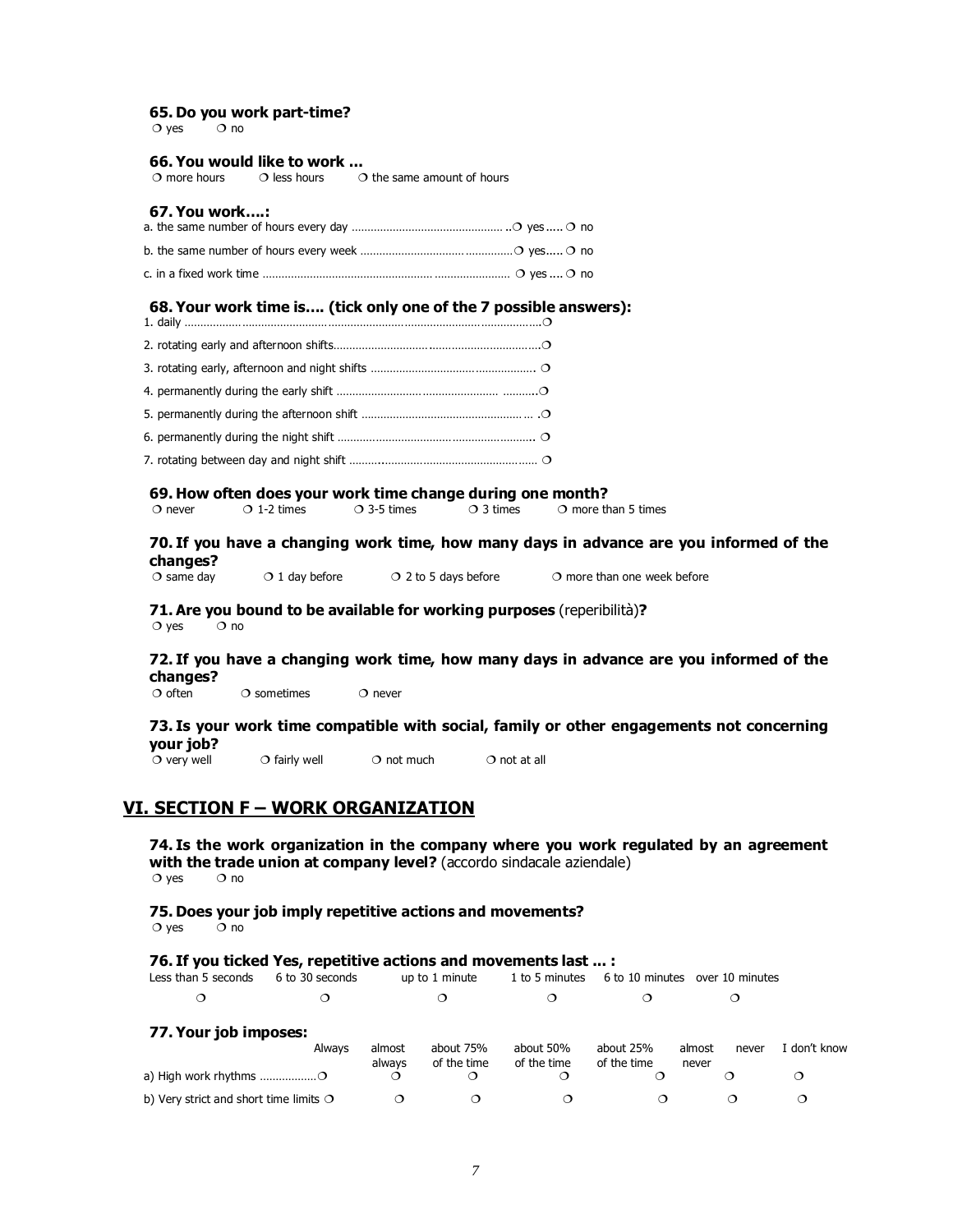## **78. Generally your work rhythm depends on:**

#### **79. How frequently do you have to interrupt the work you are doing for doing another not forecasted one?**

| several times in 1 dav | several times in one week | several times in one month | almost never | never |
|------------------------|---------------------------|----------------------------|--------------|-------|
|                        |                           |                            |              |       |

#### **80. The interruptions of the work derive principally from ...**

#### **81. For your job these interruptions are ...** nout consequences

| $\circ$ positive | $\circ$ negative | $\circ$ with |
|------------------|------------------|--------------|
|                  |                  |              |

#### **82. Your job implies ...**

#### **83. Your job involves ...**

## **84. On performing your job, you have the possibility to choose or change ...**

#### **85. Answer each of the following statements ...**

| a. I can receive help from colleagues if I ask for it $\ldots$ $\ldots$ $\ldots$ $\ldots$ $\ldots$ $\ldots$ $\ldots$ |  |
|----------------------------------------------------------------------------------------------------------------------|--|
|                                                                                                                      |  |
|                                                                                                                      |  |
|                                                                                                                      |  |
|                                                                                                                      |  |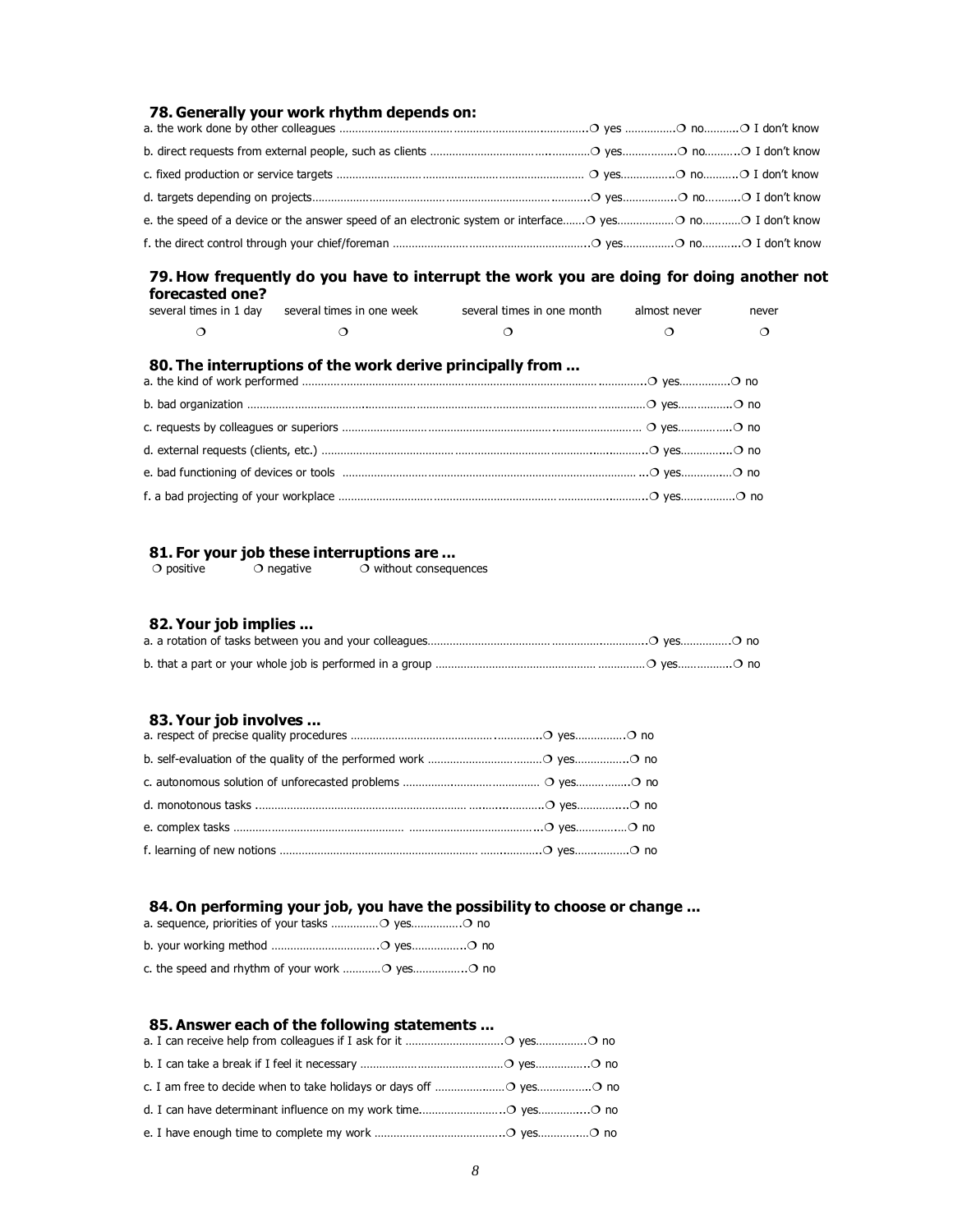#### **86. To which extent do you think that your attitudes correspond comprehensively to the requests imposed by your work?**

my attitudes, skills, competences my attitudes, skills, competences my attitudes, skills, competences o competences ¶ ¶ ¶

the requests are higher than the requests correspond to the requests are under

**87. Did you have the opportunity to perform professional training activities paid by the company in oder to increase your professional skills during the last 12 months?** O yes................O no

**88. How many hours do you work usually every week in this company? (tick the number which you think is closer to the usual average of working hours)**

2 4 8 12 16 20 24 28 32 40 44 48 52 56 60 over 60<br>
• O O O O O O O O O O O O O O O

# **VII. SECTION G – PHYSICAL ENVIRONMENT**

#### **89. For each of the following items, select to which extent during your work exposes you to:**

|                                                             | Always | almost<br>always | about 75%<br>of the time | about 50%<br>of the time | about 25%<br>of the time | almost<br>never | never    | I don't know |
|-------------------------------------------------------------|--------|------------------|--------------------------|--------------------------|--------------------------|-----------------|----------|--------------|
| a) vibration caused by                                      |        |                  |                          |                          |                          |                 |          |              |
| manual tools, devices, etcO                                 |        | ◯                | $\Omega$                 | $\circ$                  | $\circ$                  | $\Omega$        | $\Omega$ | $\circ$      |
| b) very loud noise due to which you have                    |        |                  |                          |                          |                          |                 |          |              |
|                                                             |        | $\circ$          | O                        | $\circ$                  | $\circ$                  | $\Omega$        | Ω        | ◯            |
| c) temperatures which make you sweat                        |        |                  |                          |                          |                          |                 |          |              |
|                                                             |        | $\Omega$         | ◯                        | $\Omega$                 | $\circ$                  | $\circ$         | $\circ$  | $\Omega$     |
| d) low temperatures within the                              |        |                  |                          |                          |                          |                 |          |              |
|                                                             |        | $\Omega$         | Ω                        | $\circ$                  | $\circ$                  | $\circ$         | $\circ$  | $\Omega$     |
| e) breathing vapours, fumes, powders, chemical substances,  |        |                  |                          |                          |                          |                 |          |              |
|                                                             |        | $\Omega$         | $\circ$                  | $\Omega$                 | $\circ$                  | $\circ$         | $\circ$  | $\circ$      |
| f) manipulating or being in contact with harmful substances |        |                  |                          |                          |                          |                 |          |              |
|                                                             |        | $\Omega$         | $\circ$                  | $\circ$                  | $\circ$                  | $\circ$         | $\Omega$ | ◯            |
| g) radiations such as X-rays, radioactive materials,        |        |                  |                          |                          |                          |                 |          |              |
| arch-welding, laser-rays, etcO                              |        | ◯                | $\circ$                  | Ω                        | ◯                        | Ο               | ◯        | $\circ$      |

#### **90. For each of the following items, select to which extent your main job involves:**

| Always                                                                                             | almost<br>always | about 75%<br>of the time | about 50%<br>of the time | about 25%<br>of the time | almost<br>never | never | I don't know |
|----------------------------------------------------------------------------------------------------|------------------|--------------------------|--------------------------|--------------------------|-----------------|-------|--------------|
| a) uncomfortable work positions and/or                                                             |                  |                          |                          |                          |                 |       |              |
|                                                                                                    | ⌒                |                          |                          |                          | ◯               | ⌒     |              |
|                                                                                                    | ⌒                |                          |                          |                          | $\Omega$        | ⌒     |              |
| c) repetitive movements of hands or arms O                                                         | ⌒                |                          | ◯                        | $\circ$                  | $\Omega$        | ◯     | ∩            |
| d) working with computers, PCs, networked computers or use of monitor or interconnected systems of |                  |                          |                          |                          |                 |       |              |
|                                                                                                    | ◯                |                          |                          | ◯                        | ◯               | ◯     |              |
| e) working at your home through a computer                                                         |                  |                          |                          |                          |                 |       |              |
|                                                                                                    | ◯                | ∩                        | ◯                        | $\Omega$                 | $\Omega$        | ◯     |              |
| f) relations with people who are not part of your                                                  |                  |                          |                          |                          |                 |       |              |
|                                                                                                    | Ο                | ∩                        | ∩                        | ∩                        | ◯               | ∩     |              |
| g) the continuative use of individual                                                              |                  |                          |                          |                          |                 |       |              |
|                                                                                                    |                  |                          |                          |                          |                 |       |              |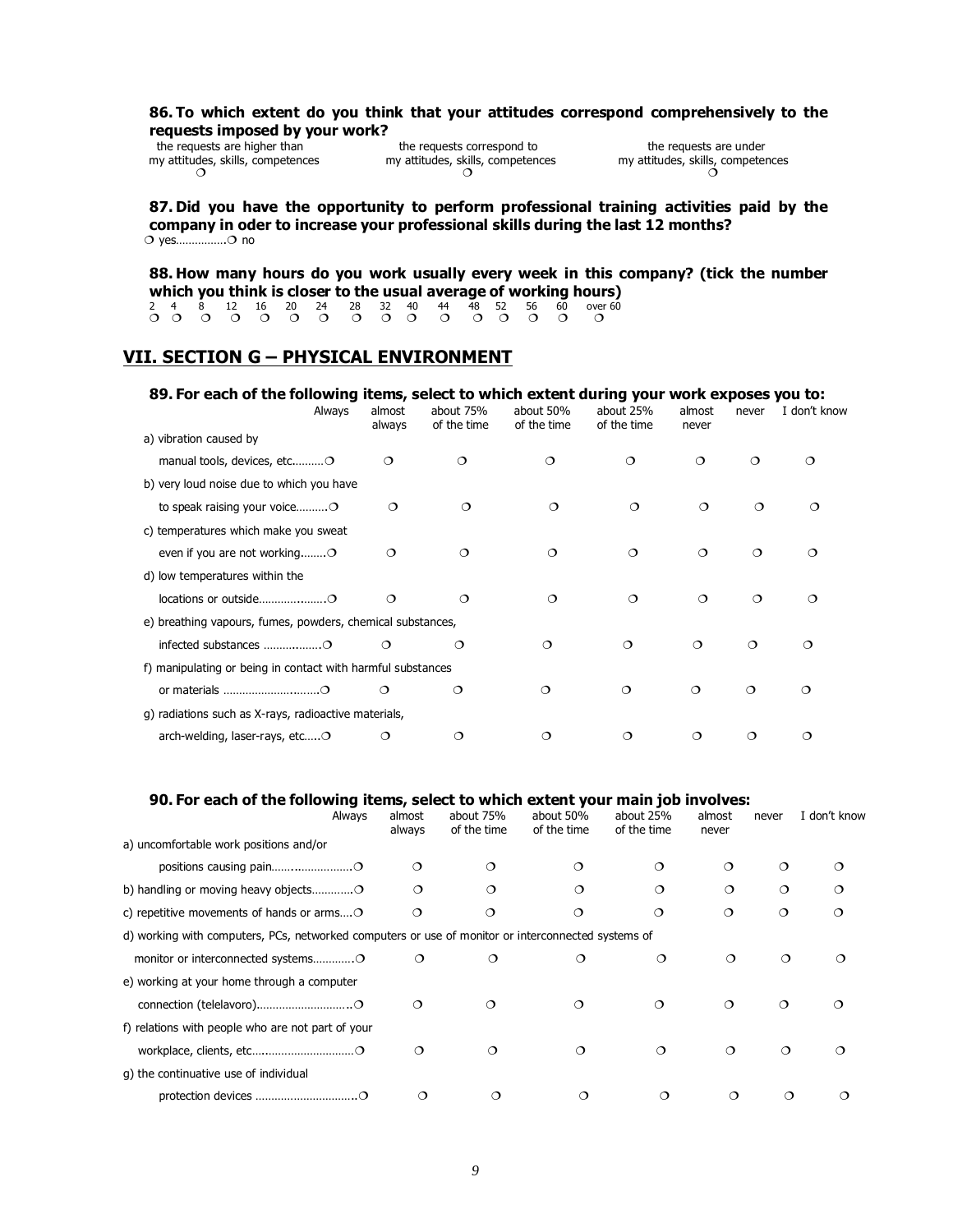| 91. The lighting of your workplace is<br>completely adequate for<br>performing my work                        |              | sufficient, but improvable |                       | completely inadequate because it is to strong,<br>to low or has other problems                                 |
|---------------------------------------------------------------------------------------------------------------|--------------|----------------------------|-----------------------|----------------------------------------------------------------------------------------------------------------|
| $\circ$                                                                                                       |              | $\circ$                    |                       | $\circ$                                                                                                        |
| from use of materials, tools and/or products you handle while working is:                                     |              |                            |                       | 92. According to your opinion, do you think the information received on the risks deriving                     |
| completely adequate                                                                                           | qood         | adequate                   | completely inadequate | I don't know                                                                                                   |
| $\circ$                                                                                                       | $\Omega$     | $\circ$                    | $\circ$               | $\circ$                                                                                                        |
| to work safely?                                                                                               |              |                            |                       | 93. Concerning your main job, in your opinion, do you think you received training allowing                     |
| completely adequate                                                                                           | good         | adequate                   | completely inadequate | I don't know                                                                                                   |
| $\circ$                                                                                                       | $\circ$      | $\circ$                    | $\circ$               | $\circ$                                                                                                        |
| information on the protections necessary to work safely?<br>$\circ$ yes                                       | $\circ$ no   | $O$ I don't know           |                       | 94. Concerning your main job, in your opinion, do you think you received adequate                              |
| 95. Does the person in charge for the workers safety (RLS) exist in your workplace?<br>$\circ$ yes            | $\circ$ no   | $O$ I don't know           |                       |                                                                                                                |
| 96. If yes, did you have contacts with this person over the last years?<br>$\circ$ yes                        | $\circ$ no   |                            |                       |                                                                                                                |
| working safely?                                                                                               |              |                            |                       | 97. In your opinion, do you think that your workplace has the protections necessary for                        |
| $\circ$ yes                                                                                                   | $\circ$ no   | $\bigcirc$ I don't know    |                       |                                                                                                                |
| assuring the respect of safety rules in workplaces over last 3-5 years?<br>$\circ$ yes                        | $\circ$ no   | $O$ I don't know           |                       | 98. In your opinion, do you think that the company you work in has performed actions for                       |
| improving beyond the safety rules in workplaces over last 3-5 years?<br>$\circ$ yes                           | $\Omega$ no  | $\bigcirc$ I don't know    |                       | 99. In your opinion, do you think that the company you work in has performed actions for                       |
| $\circ$ very high                                                                                             | $\circ$ high | $\circ$ medium             | $\circ$ low           | 100. In your opinion, with respect to your job, do you think the risk to harm yourself is:<br>$\circ$ very low |
| 101. In your opinion, with respect to your job, do you think the risk to harm others is:<br>$\circ$ very high | $\circ$ high | $\circ$ medium             | $\Omega$ low          | $\circ$ very low                                                                                               |
| diseases in the long term is:                                                                                 |              |                            |                       | 102. In to your opinion, with respect to your job, do you think the risk to be affected by                     |
| $\circ$ very high                                                                                             | $\circ$ high | $\circ$ medium             | $\circ$ low           | $\circ$ very low                                                                                               |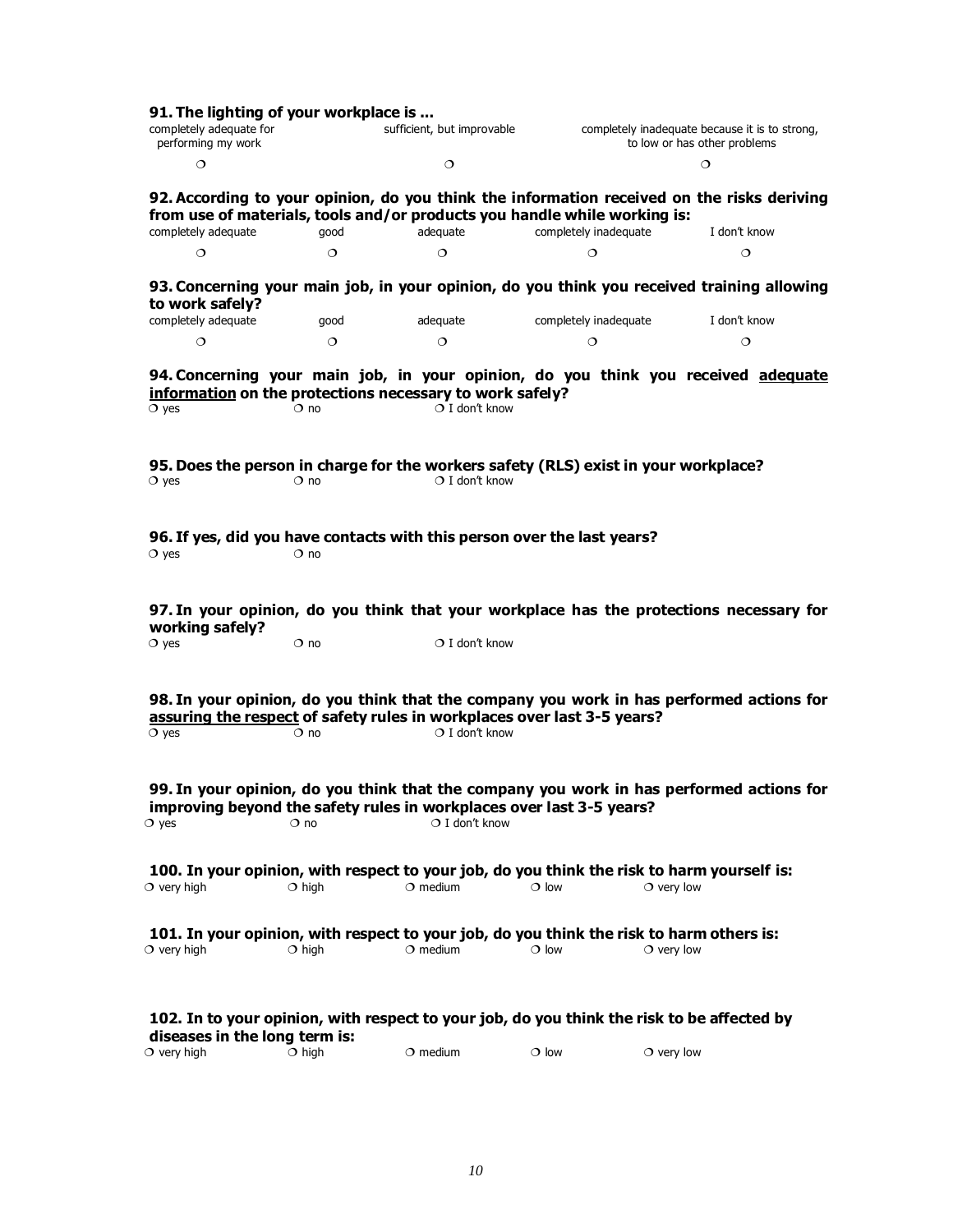# **VIII. SECTION H – SOCIAL ENVIRONMENT**

#### **103. Your direct superior is a ...**

 $\overline{O}$  man  $\overline{O}$  woman

#### **104. In the workplace you have the opportunity to discuss ...**

a. of your work condition in general …………………………………………………….¶ yes…………….¶ no b. of work organization due to changes thereof ………………………….…………¶ yes……………..¶ no

#### **105. You exchange point of views ...**

#### **106. These exchanges, if at all, favour the achievement of improvements ...**

# **107. Over the last 12 months while working you have been subject to ...**

#### **108. Over the last 12 months while working, did you get any disciplinary measures and/or letters** (provvedimenti disciplinari e/o lettere di richiamo)**?** ¶ yes………….…¶ no